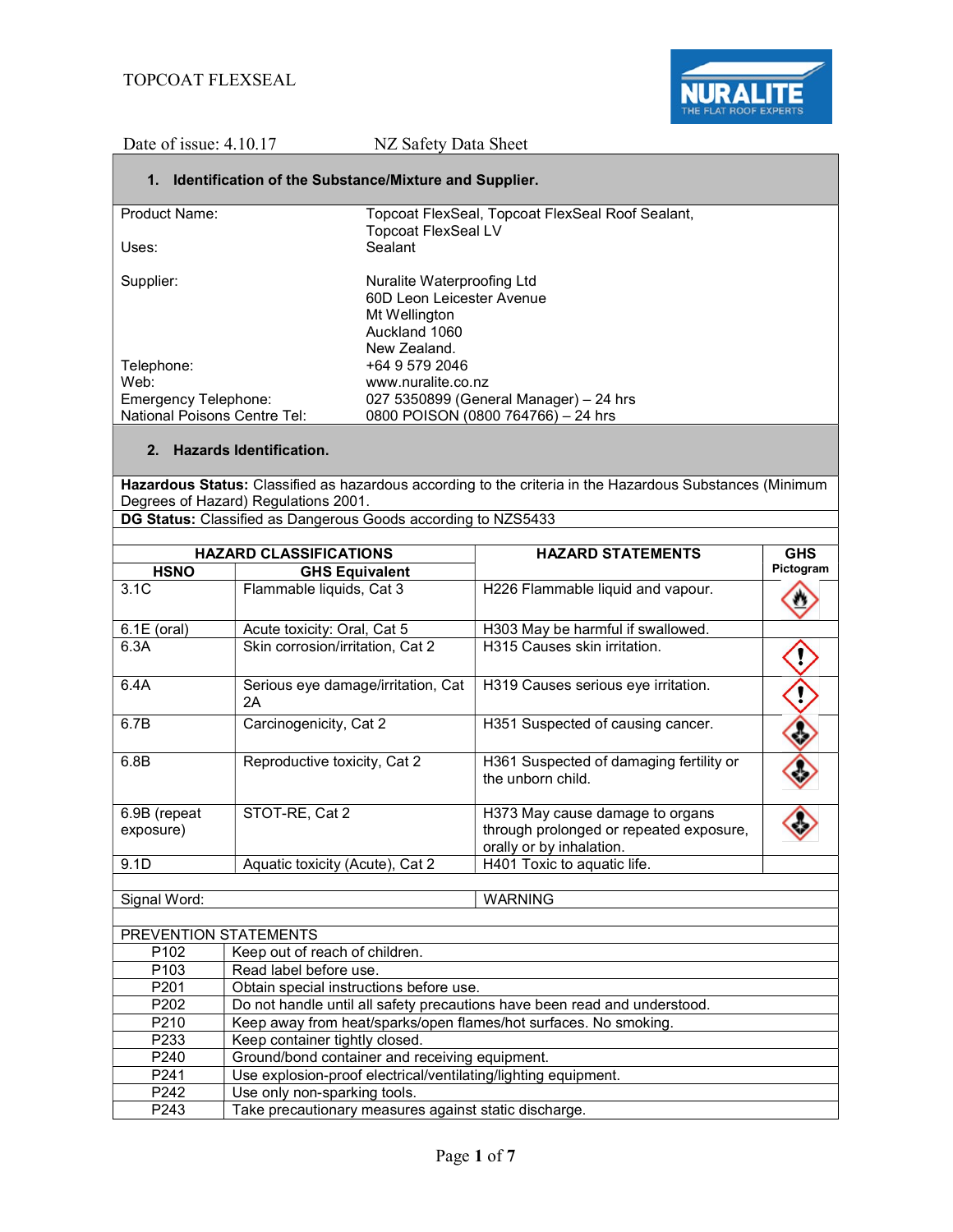

| Date of issue: 4.10.17<br>NZ Safety Data Sheet |                                                                            |                                                                                                             |                       |  |
|------------------------------------------------|----------------------------------------------------------------------------|-------------------------------------------------------------------------------------------------------------|-----------------------|--|
| P260                                           |                                                                            | Do not breathe mist/vapours/spray.                                                                          |                       |  |
| P264                                           | Wash thoroughly after handling.                                            |                                                                                                             |                       |  |
| P280                                           | Wear protective gloves/protective clothing/eye protection/face protection. |                                                                                                             |                       |  |
|                                                |                                                                            |                                                                                                             |                       |  |
| <b>RESPONSE STATEMENTS</b>                     |                                                                            |                                                                                                             |                       |  |
| P370 + P378                                    |                                                                            | In case of fire: Use foam, carbon dioxide or dry chemical powder for extinction.                            |                       |  |
| P <sub>101</sub>                               |                                                                            | If medical advice is needed, have product container or label at hand.                                       |                       |  |
| P302 + P352                                    |                                                                            | IF ON SKIN: Wash with plenty of soap and water.                                                             |                       |  |
| P362                                           |                                                                            | Take off contaminated clothing and wash before reuse.                                                       |                       |  |
| P332 + P313                                    |                                                                            | If skin irritation occurs: Get medical advice/attention.                                                    |                       |  |
| $P305 + P351$                                  |                                                                            | IF IN EYES: Rinse cautiously with water for several minutes. Remove contact lenses, if                      |                       |  |
| + P338                                         |                                                                            | present and easy to do. Continue rinsing.                                                                   |                       |  |
| P337 + P313                                    |                                                                            | If eye irritation persists: Get medical advice/attention.                                                   |                       |  |
| $P308 + P313$                                  |                                                                            | IF exposed or concerned: Get medical advice/attention.                                                      |                       |  |
| P312                                           |                                                                            | Call a POISON CENTER or doctor/physician if you feel unwell.                                                |                       |  |
| P273                                           | Avoid release to the environment.                                          |                                                                                                             |                       |  |
| <b>STORAGE STATEMENTS</b>                      |                                                                            |                                                                                                             |                       |  |
| P403 + P235                                    |                                                                            | Store in a well-ventilated place. Keep cool.                                                                |                       |  |
| P405                                           | Store locked up.                                                           |                                                                                                             |                       |  |
|                                                |                                                                            |                                                                                                             |                       |  |
| DISPOSAL STATEMENTS                            |                                                                            |                                                                                                             |                       |  |
| P501                                           |                                                                            | Do not let this product enter the environment. Do not dispose of in waterways or sewers.                    |                       |  |
|                                                |                                                                            | Dispose of this material and its container as hazardous waste, via a licensed facility. See                 |                       |  |
|                                                |                                                                            | local council for disposal/recycling information.                                                           |                       |  |
|                                                |                                                                            |                                                                                                             |                       |  |
| 3.                                             | <b>Composition/Information on Ingredients.</b>                             |                                                                                                             |                       |  |
|                                                |                                                                            |                                                                                                             |                       |  |
| <b>Chemical Entity</b>                         |                                                                            | <b>CAS Number</b>                                                                                           | Proportion %w/w       |  |
| Calcium Carbonate                              |                                                                            | 1317-65-3                                                                                                   | 30-40                 |  |
| Xylene                                         |                                                                            | 1330-20-7<br>9003-29-6                                                                                      | $10 - 20$<br>$2 - 10$ |  |
| Polybutene<br><b>Ethyl Benzene</b>             |                                                                            | 100-41-4                                                                                                    | $2 - 10$              |  |
| Toluene                                        |                                                                            | 108-88-3                                                                                                    | $2 - 10$              |  |
|                                                | Styrene-Alphamethylstyrene Resin                                           | 9011-11-4                                                                                                   | $2 - 10$              |  |
| <b>Titanium Dioxide</b>                        |                                                                            | 13463-67-7                                                                                                  | $2 - 10$              |  |
| Non-hazardous ingredients                      |                                                                            |                                                                                                             | 20-30                 |  |
|                                                |                                                                            |                                                                                                             |                       |  |
|                                                | 4. First Aid Measures.                                                     |                                                                                                             |                       |  |
|                                                |                                                                            |                                                                                                             |                       |  |
| <b>Swallowed</b>                               |                                                                            | If swallowed do NOT induce vomiting. Give water to drink. Get medical attention if                          |                       |  |
|                                                |                                                                            | symptoms occur.                                                                                             |                       |  |
| <b>Inhaled</b>                                 |                                                                            | If inhaled, move the victim to fresh air immediately. Begin artificial respiration if                       |                       |  |
|                                                |                                                                            | breathing has stopped. Obtain medical attention if symptoms occur.                                          |                       |  |
| <b>Eye Contact</b>                             |                                                                            | If splashed in the eyes, wash out immediately with water. Obtain medical<br>attention if irritation occurs. |                       |  |
| <b>Skin Contact</b>                            |                                                                            | If skin or hair contact occurs, remove contaminated clothing and flush skin and                             |                       |  |
|                                                |                                                                            | hair with running water. Get medical attention if symptoms occur.                                           |                       |  |
| <b>Further Information</b>                     |                                                                            | For advice contact the National Poisons Centre - 0800 POISON (0800 764 766)                                 |                       |  |
|                                                |                                                                            | - or a doctor, immediately.                                                                                 |                       |  |
|                                                |                                                                            |                                                                                                             |                       |  |
| 5.<br><b>Fire-Fighting Measures.</b>           |                                                                            |                                                                                                             |                       |  |
|                                                |                                                                            |                                                                                                             |                       |  |
| Suitable extinguishing                         |                                                                            | In case of fire, use water spray (fog), foam, dry chemical or CO2.                                          |                       |  |
| media                                          |                                                                            |                                                                                                             |                       |  |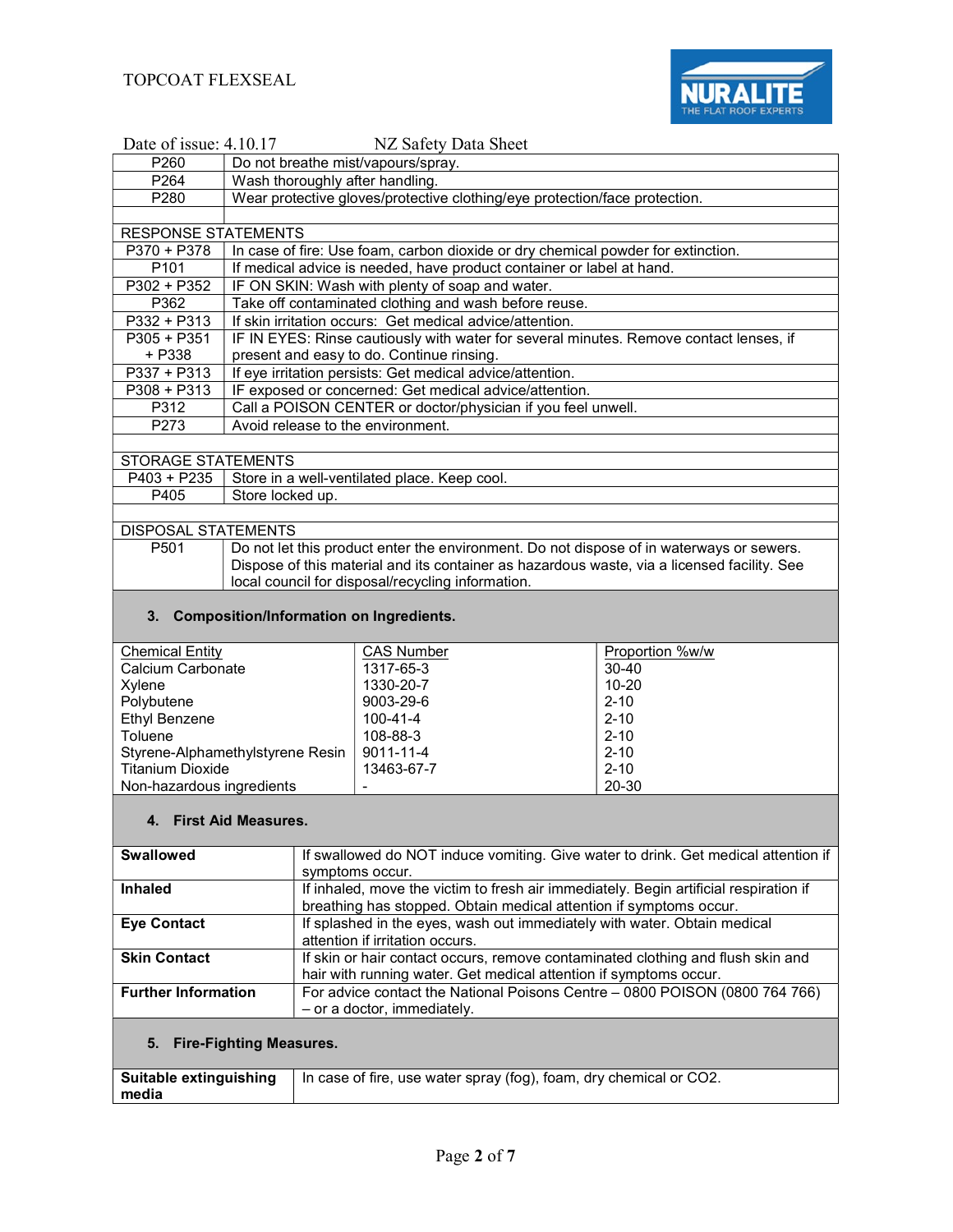

| Date of issue: $4.10.17$       | NZ Safety Data Sheet                                                                 |
|--------------------------------|--------------------------------------------------------------------------------------|
| Unsuitable                     | High volume water jet.                                                               |
| extinguishing media            |                                                                                      |
| <b>Hazards from the</b>        | In a fire or if heated, a pressure increase will occur and the container may burst.  |
| substance                      |                                                                                      |
| <b>Hazardous combustion</b>    | Decomposition products may include:                                                  |
| products                       | Carbon oxides, Other noxious substances.                                             |
| <b>Special precautions for</b> | Promptly isolate the scene by removing all persons from the vicinity of the          |
| fire-fighters                  | incident if there is a fire. No action shall be taken involving any personal risk or |
|                                | without suitable training.                                                           |
| <b>Special protective</b>      | Fire-fighters should wear appropriate protective equipment and self-contained        |
| equipment for fire             | breathing apparatus (SCBA) with a full face-piece operated in positive pressure      |
| fighters                       | mode.                                                                                |

# 6. Accidental Release Measures.

| <b>Personal precautions</b> | Wear appropriate Personal Protective Equipment (see section 8). Provide<br>adequate ventilation.                                                                                                                                                                                                                                                                                                                                                                                                                                                             |
|-----------------------------|--------------------------------------------------------------------------------------------------------------------------------------------------------------------------------------------------------------------------------------------------------------------------------------------------------------------------------------------------------------------------------------------------------------------------------------------------------------------------------------------------------------------------------------------------------------|
|                             |                                                                                                                                                                                                                                                                                                                                                                                                                                                                                                                                                              |
| Environmental               | Avoid dispersal of spilt material and runoff and contact with soil, waterways,                                                                                                                                                                                                                                                                                                                                                                                                                                                                               |
| precautions                 | drains and sewers. Inform the relevant authorities if the product has caused                                                                                                                                                                                                                                                                                                                                                                                                                                                                                 |
|                             | environmental pollution (sewers, waterways, soil or air).                                                                                                                                                                                                                                                                                                                                                                                                                                                                                                    |
| <b>Small spill</b>          | Stop leak if without risk. Move containers from spill area. Absorb with an inert dry<br>material and place in an appropriate waste disposal container. Use spark-proof                                                                                                                                                                                                                                                                                                                                                                                       |
|                             | tools and explosion-proof equipment. Dispose of via a licensed waste disposal                                                                                                                                                                                                                                                                                                                                                                                                                                                                                |
|                             | contractor.                                                                                                                                                                                                                                                                                                                                                                                                                                                                                                                                                  |
| Large spill                 | Stop leak if without risk. Move containers from spill area. Prevent entry into<br>sewers, water courses, basements or confined areas. Contain and collect spillage<br>with non-combustible, absorbent material e.g. sand, earth, vermiculite or<br>diatomaceous earth and place in container for disposal according to local<br>regulations (see section 13). Use spark-proof tools and explosion-proof<br>equipment. Dispose of via a licensed waste disposal contractor. Contaminated<br>absorbent material may pose the same hazard as the spilt product. |

# 7. Handling and Storage.

| <b>Handling</b> | Wear appropriate PPE, and ensure there is adequate ventilation and extraction in  |
|-----------------|-----------------------------------------------------------------------------------|
|                 | the work area. Avoid skin or eye contact, or breathing in the product. Follow     |
|                 | precautions listed in section 2 for handling flammable/combustible liquids.       |
| <b>Storage</b>  | Keep container dry and tightly closed, in a cool, well-ventilated area, away from |
|                 | direct sunlight.                                                                  |

## 8. Exposure Control/Personal Protection

#### Exposure Standards

| <b>Product/Ingredient</b> | <b>WES/TWA</b>         | <b>WES/STEL</b>           | <b>Reference</b> |
|---------------------------|------------------------|---------------------------|------------------|
| Calcium Carbonate         | 10 <sub>mq</sub> /m3   |                           | NZ-WES           |
| Xvlene                    | 50ppm, 217mg/m3        |                           | NZ-WFS           |
| Ethyl Benzene             | 100ppm, $434$ mg/m $3$ | $125$ ppm, $543$ mg/m $3$ | NZ-WES           |
| Toluene                   | $50$ ppm, 108mg/m $3$  |                           | NZ-WFS           |
| <b>Titanium Dioxide</b>   | $10$ mg/m $3$          | -                         | NZ-WES           |
|                           |                        |                           |                  |

| <b>Engineering Controls</b> | General ventilation and local exhaust should be suitable to keep vapour<br>concentrations below WES/TWA. Ventilation equipment should be explosion-<br>proof when operating in flammable zones. |
|-----------------------------|-------------------------------------------------------------------------------------------------------------------------------------------------------------------------------------------------|
| <b>Personal Protection</b>  |                                                                                                                                                                                                 |
| Respiratory                 | Wear a vapour respirator.                                                                                                                                                                       |
| Eyes                        | Wear chemical goggles/face protection.                                                                                                                                                          |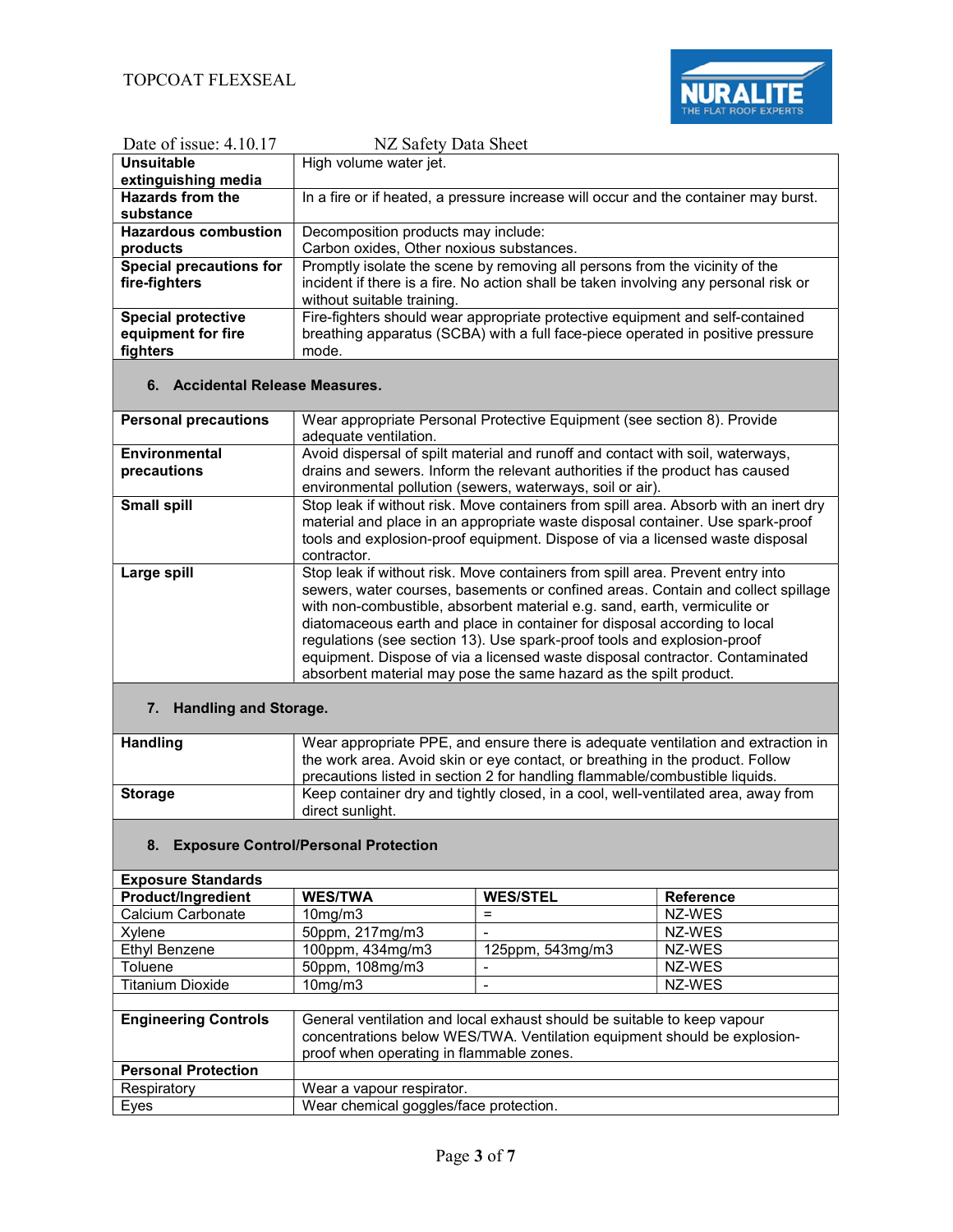

| Hands | Wear chemical gloves – PVC, Polychlorpropene or Nitrile.                  |
|-------|---------------------------------------------------------------------------|
| Other | Wear overalls or dust coat. Use PVC apron when handling large quantities. |

## 9. Physical and Chemical Properties

| <b>PROPERTY</b>             | <b>SPECIFICATION</b>       |
|-----------------------------|----------------------------|
| Physical state              | Paste                      |
| Colour                      | White                      |
| Odour                       | Solvent odour              |
| pH                          | No data                    |
| <b>Boiling Pt</b>           | 138°DC                     |
| <b>Melting Pt</b>           | No data                    |
| Flash Pt                    | $26^{\circ}$ C cc          |
| <b>Explosive properties</b> | LEL: 1.1%(v); UEL: 6.6%(v) |
| Evaporation rate            | 0.8 (n-Butyl Acetate)      |
| Vapour pressure             | 6.6 $@$ 20 $°C$            |
| Vapour density              | 3.7                        |
| Density                     | 1.24 kg/L                  |
| Solubility                  | No data                    |
| Viscositv                   | No data                    |
| Ignition temperature        | No data                    |
|                             |                            |

## 10. Stability and Reactivity

| <b>Stability</b>           | The product is stable                                                           |
|----------------------------|---------------------------------------------------------------------------------|
| Possibility of             | Under normal conditions of storage and use, hazardous reactions will not occur. |
| hazardous reactions        |                                                                                 |
| <b>Conditions to avoid</b> | None known.                                                                     |
| Incompatible materials     | Strong oxidising agents.                                                        |
| <b>Hazardous</b>           | Carbon monoxide, carbon dioxide.                                                |
| decomposition              |                                                                                 |
| products                   |                                                                                 |

## 11. Toxicological Information

| Original data sourced from CCID |                                                      |  |  |  |
|---------------------------------|------------------------------------------------------|--|--|--|
| <b>Classification:</b>          | Acute Oral Toxicity - 6.1E                           |  |  |  |
| <b>Health Effects:</b>          | May be harmful if swallowed                          |  |  |  |
| Reference:                      | Determined by applying mixture rules.                |  |  |  |
|                                 |                                                      |  |  |  |
| <b>Classification:</b>          | Skin Corrosion/Irritancy - 6.3A                      |  |  |  |
| <b>Health Effects:</b>          | Causes skin irritation.                              |  |  |  |
| Reference:                      | Determined by applying mixture rules.                |  |  |  |
|                                 |                                                      |  |  |  |
| <b>Classification:</b>          | Eye Corrosion/Irritancy - 6.4A                       |  |  |  |
| <b>Health Effects:</b>          | Causes serious eye irritation.                       |  |  |  |
| Reference:                      | Determined by applying mixture rules.                |  |  |  |
|                                 |                                                      |  |  |  |
| <b>Classification:</b>          | Carcinogenic - 6.7B                                  |  |  |  |
| <b>Health Effects:</b>          | Suspected of causing cancer.                         |  |  |  |
| Reference:                      | Determined by applying mixture rules.                |  |  |  |
|                                 |                                                      |  |  |  |
| <b>Classification:</b>          | Reproductive/Development Toxicant - 6.8B             |  |  |  |
| <b>Health Effects:</b>          | Suspected of damaging fertility or the unborn child. |  |  |  |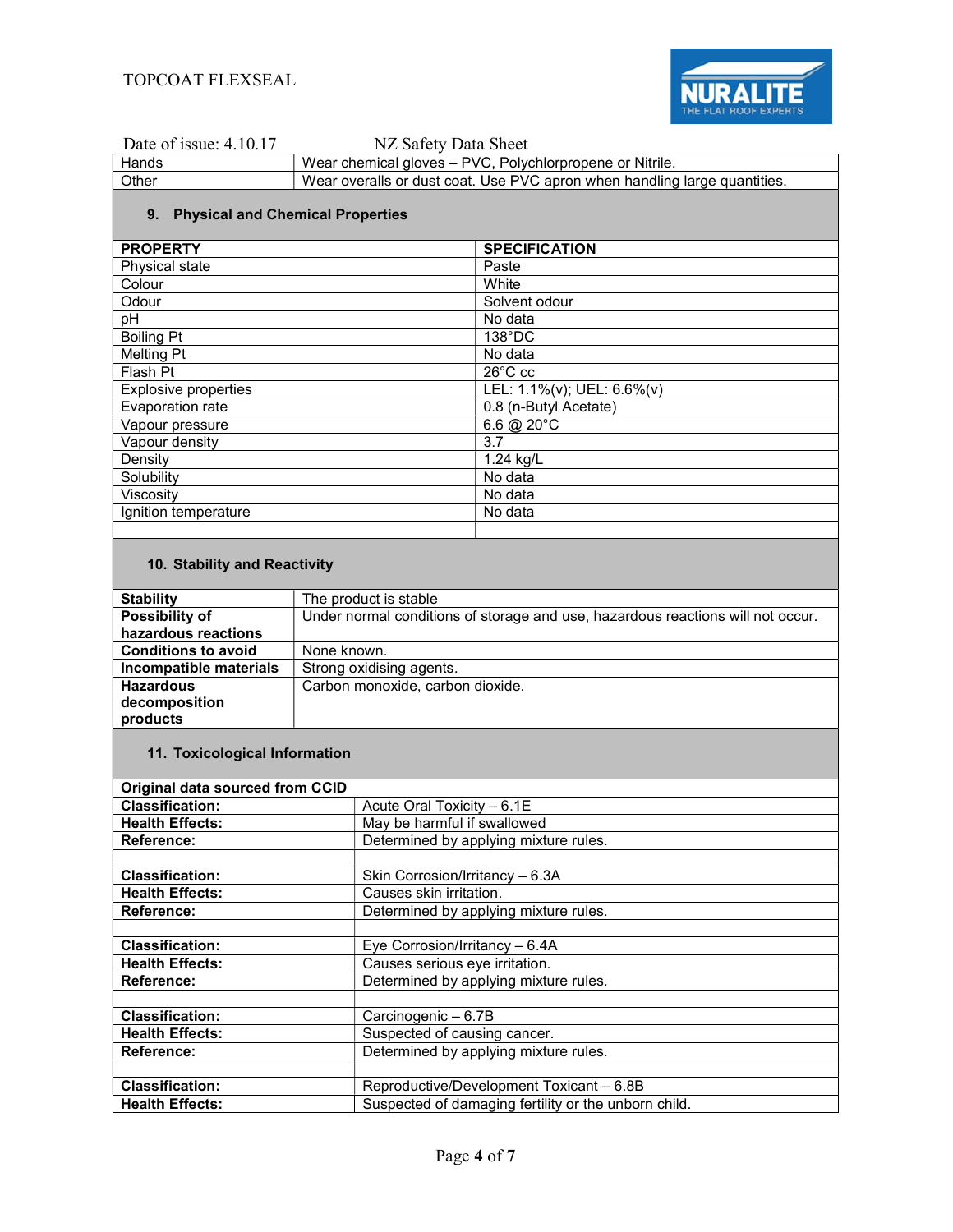

| Date of issue: 4.10.17                                                                                |              | NZ Safety Data Sheet |                                       |                                                                    |  |
|-------------------------------------------------------------------------------------------------------|--------------|----------------------|---------------------------------------|--------------------------------------------------------------------|--|
| Reference:                                                                                            |              |                      | Determined by applying mixture rules. |                                                                    |  |
|                                                                                                       |              |                      |                                       |                                                                    |  |
| <b>Classification:</b>                                                                                |              | STOT-RE - 6.9B       |                                       |                                                                    |  |
| <b>Health Effects:</b>                                                                                |              |                      |                                       | May cause damage to organs through prolonged or repeated exposure. |  |
| Reference:                                                                                            |              |                      | Determined by applying mixture rules. |                                                                    |  |
|                                                                                                       |              |                      |                                       |                                                                    |  |
| <b>Acute Dermal Toxicity</b>                                                                          |              | Not Classified       |                                       |                                                                    |  |
| <b>Acute Inhalation Toxicity</b>                                                                      |              | Not Classified       |                                       |                                                                    |  |
| <b>Acute Aspiration Toxicity</b>                                                                      |              | Not Classified       |                                       |                                                                    |  |
| <b>Respiratory Sensitisation</b>                                                                      |              | Not Classified       |                                       |                                                                    |  |
| <b>Skin Sensitisation</b>                                                                             |              | Not Classified       |                                       |                                                                    |  |
| <b>Mutagenic</b>                                                                                      |              | Not Classified       |                                       |                                                                    |  |
| <b>STOT-SE</b>                                                                                        |              | Not Classified       |                                       |                                                                    |  |
|                                                                                                       |              |                      |                                       |                                                                    |  |
| <b>Toxicity Data</b>                                                                                  |              |                      |                                       |                                                                    |  |
| <b>Product Calculated Acute Toxicity</b>                                                              |              |                      |                                       |                                                                    |  |
| ORAL LD50                                                                                             |              |                      |                                       |                                                                    |  |
| 6.1E: >2000 - ≤5000 mg/kg                                                                             |              |                      |                                       |                                                                    |  |
| DERMAL LD50                                                                                           |              |                      |                                       |                                                                    |  |
| >5000 mg/kg                                                                                           |              |                      |                                       |                                                                    |  |
| <b>INHALATION LC50 (vapours)</b>                                                                      |              |                      |                                       |                                                                    |  |
| >20 mg/L/4H                                                                                           |              |                      |                                       |                                                                    |  |
| Ingredient:                                                                                           |              | Oral LD50 mg/kg      | Dermal LD50 mg/kg                     | <b>Inhalation LC50</b>                                             |  |
| Xylene                                                                                                |              |                      | 1100                                  | mg/L/4H<br>$27.6 - Vap - Rat$                                      |  |
|                                                                                                       | 1590 - Mouse |                      |                                       |                                                                    |  |
|                                                                                                       |              |                      |                                       |                                                                    |  |
| Ethyl Benzene                                                                                         | $3500 - Rat$ |                      | $\overline{\phantom{a}}$              | 9.6 - Vap - Rat                                                    |  |
| Toluene                                                                                               | $636 - Rat$  |                      | $\blacksquare$                        | $12.5 - Vap - Rat$                                                 |  |
|                                                                                                       |              |                      |                                       |                                                                    |  |
| 12. Ecological Information                                                                            |              |                      |                                       |                                                                    |  |
|                                                                                                       |              |                      |                                       |                                                                    |  |
| This product is classified as Ecotoxic according to the criteria in the Hazardous Substances (Minimum |              |                      |                                       |                                                                    |  |
| Degrees of Hazard) Regulations 2001.                                                                  |              |                      |                                       |                                                                    |  |
| H401 Toxic to aquatic life.                                                                           |              |                      |                                       |                                                                    |  |
|                                                                                                       |              |                      |                                       |                                                                    |  |
| <b>Ecotoxicity Data - CCID</b><br>Product Calculated Aquatic Ecotoxicity - L(E)C50 mg/L:              |              |                      |                                       |                                                                    |  |
| $9.1D: > 1 - $10$                                                                                     |              |                      |                                       |                                                                    |  |
|                                                                                                       |              |                      |                                       |                                                                    |  |
| Ingredients contributing to Aquatic Ecotoxicity:                                                      |              |                      |                                       |                                                                    |  |
| Ingredient                                                                                            |              |                      | <b>Classification</b>                 |                                                                    |  |
| Xylene                                                                                                |              |                      | 9.1D                                  |                                                                    |  |
| <b>Ethyl Benzene</b>                                                                                  |              |                      | 9.1D                                  |                                                                    |  |
| Toluene                                                                                               |              |                      | 9.1D                                  |                                                                    |  |
|                                                                                                       |              |                      |                                       |                                                                    |  |
| <b>Product</b>                                                                                        |              |                      |                                       |                                                                    |  |
| <b>Persistence &amp; Degradability</b>                                                                |              | No data              |                                       |                                                                    |  |
|                                                                                                       |              |                      |                                       |                                                                    |  |
| <b>Mobility</b>                                                                                       |              | No data              |                                       |                                                                    |  |
|                                                                                                       |              |                      |                                       |                                                                    |  |
| <b>Bioaccumulative Potential</b>                                                                      |              | No data              |                                       |                                                                    |  |
| Other                                                                                                 |              | No data              |                                       |                                                                    |  |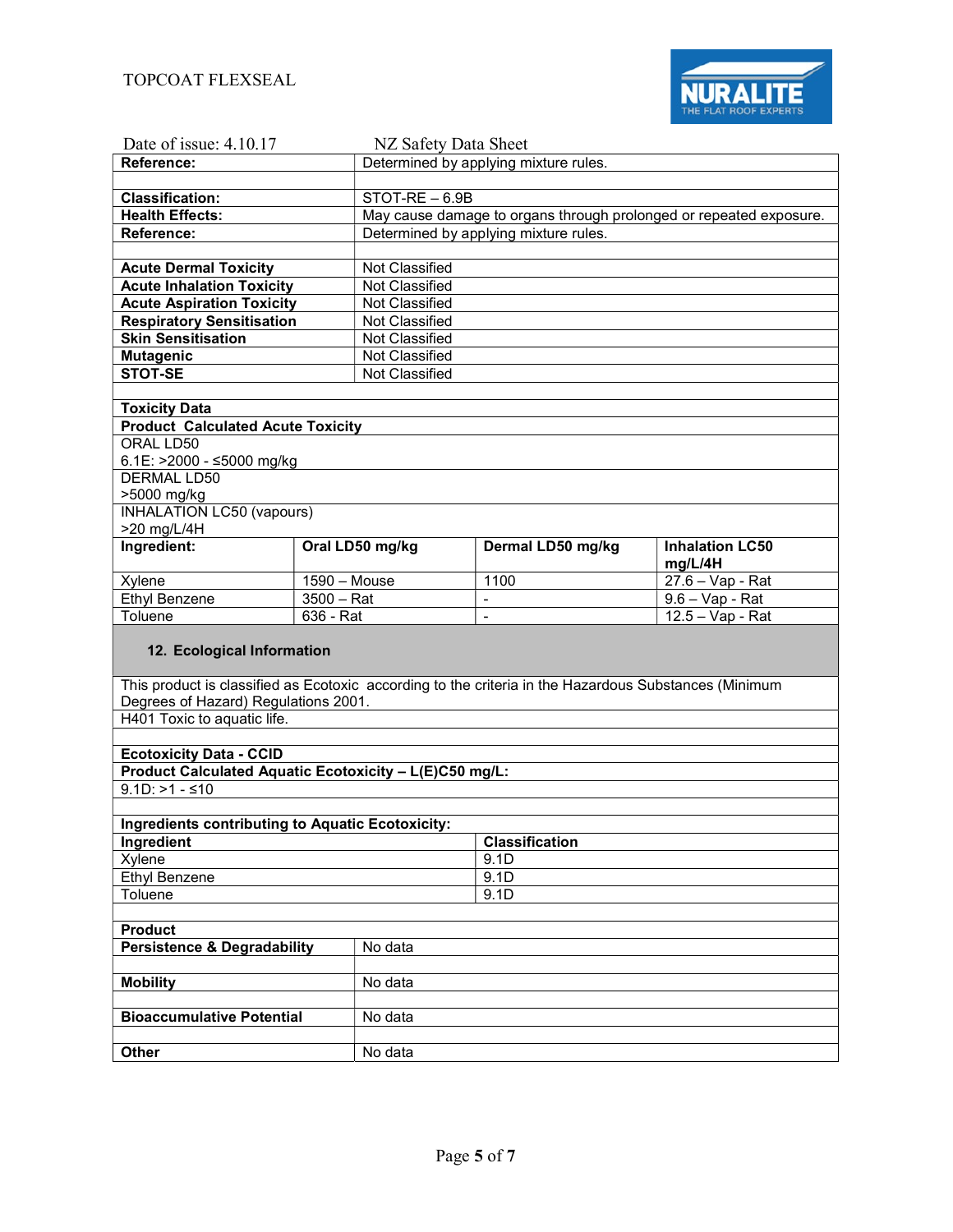

#### 13. Disposal Considerations.

Do not let this product enter the environment. Do not dispose of in waterways or sewers. Dispose of this material and its container as hazardous waste, via a licensed facility. See local council for disposal/recycling information.

## 14. Transportation Information.

| Regulated for transport | Keep separated from foodstuffs |
|-------------------------|--------------------------------|
| UN Number:              | 1139                           |
| Proper Shipping Name:   | <b>Coating Solution</b>        |
| Class:                  | 3                              |
| Packing Group:          | Ш                              |
| Hazchem:                | 3Υ                             |
| Marine Pollutant:       | No                             |
|                         |                                |



### 15. Regulatory Information.

| HSNO Classification:                                                                                              | 3.1C, 6.1E(o), 6.3A, 6.4A, 6.7B, 6.8B, 6.9B(o/i). 9.1D                                                   |  |  |  |  |
|-------------------------------------------------------------------------------------------------------------------|----------------------------------------------------------------------------------------------------------|--|--|--|--|
| Group Standard:                                                                                                   | HSR002269                                                                                                |  |  |  |  |
|                                                                                                                   | Surface Coatings & Colorants – Flammable, Toxic (6.7)                                                    |  |  |  |  |
| <b>HSNO CONTROLS</b>                                                                                              |                                                                                                          |  |  |  |  |
| Level 2: MSDS required when any quantity is present in a workplace.                                               |                                                                                                          |  |  |  |  |
| At least 2 x 4.5kg powder fire extinguishers required when 500L is present in a workplace.                        |                                                                                                          |  |  |  |  |
| Level 3: Emergency Response Plan and Secondary Containment required when >10,000L is present in a                 |                                                                                                          |  |  |  |  |
| workplace                                                                                                         |                                                                                                          |  |  |  |  |
| Flammable signage required when >1000L is stored.                                                                 |                                                                                                          |  |  |  |  |
| Ecotoxic signage required when >10,000L is stored.                                                                |                                                                                                          |  |  |  |  |
| Location and transit depot test certification required for quantities greater than: 500L (closed containers >5L), |                                                                                                          |  |  |  |  |
| 1500L (closed containers up to 5L), 250L (open containers).                                                       |                                                                                                          |  |  |  |  |
| Hazardous atmosphere zone required for quantities greater than: 100L (closed containers), 25L (decanting),        |                                                                                                          |  |  |  |  |
| 5L (open occasionally), 1L (open containers in continuous use).                                                   |                                                                                                          |  |  |  |  |
| Approved Handler: Not required.                                                                                   |                                                                                                          |  |  |  |  |
| Tracking: Not required.                                                                                           |                                                                                                          |  |  |  |  |
|                                                                                                                   |                                                                                                          |  |  |  |  |
| All ingredients are on the New Zealand Inventory of Chemicals (NZloC), or exempt.                                 |                                                                                                          |  |  |  |  |
| Any existing national regulations on the handling of dangerous substances should be observed.                     |                                                                                                          |  |  |  |  |
|                                                                                                                   | Controls for hazardous substances are based upon current knowledge. Where multiple chemicals are stored, |  |  |  |  |
| controls will need to take into account aggregate quantities. Contact an EPA/WorkSafe approved test certifier     |                                                                                                          |  |  |  |  |
| for further information and guidance.                                                                             |                                                                                                          |  |  |  |  |